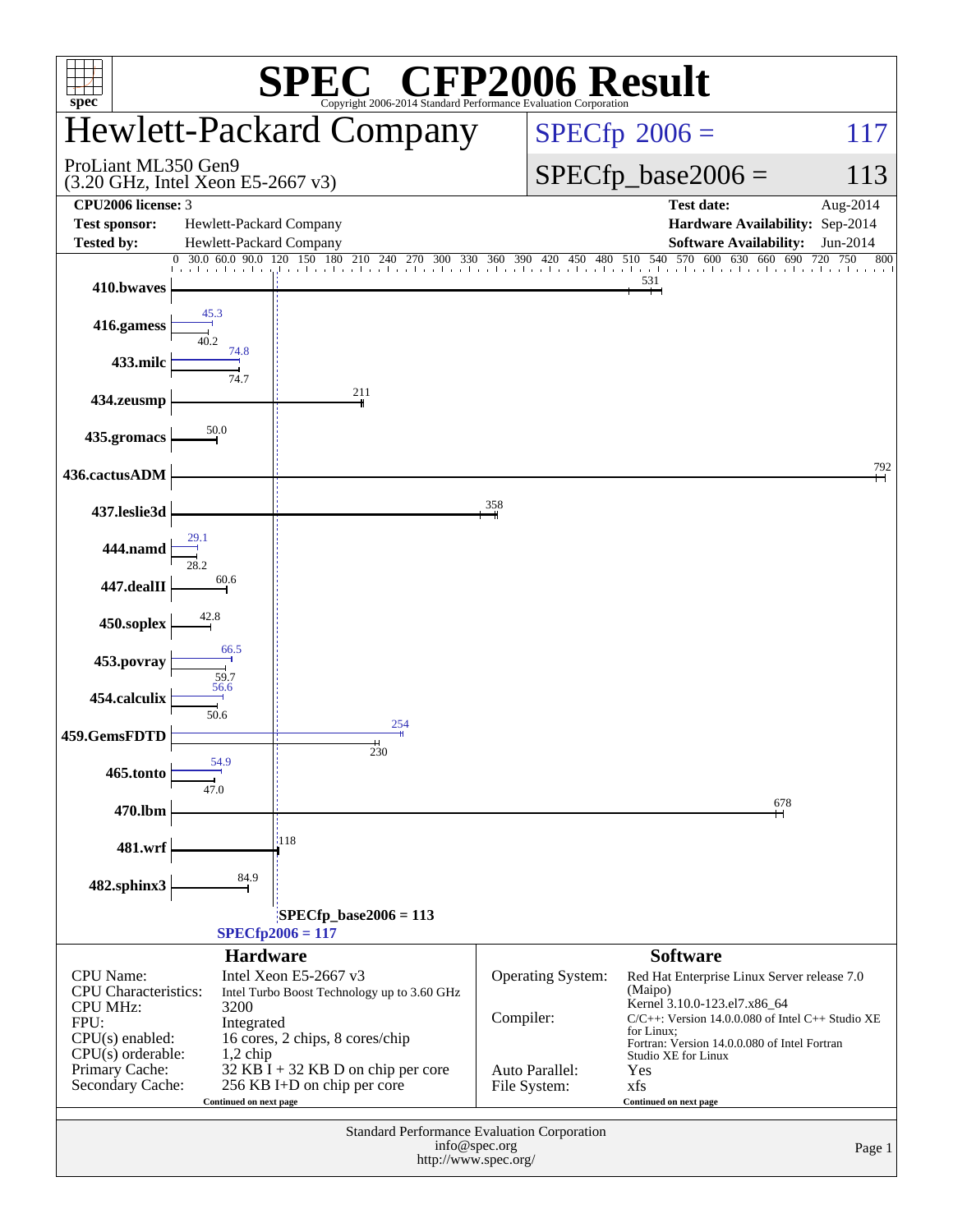

# Hewlett-Packard Company

#### ProLiant ML350 Gen9

(3.20 GHz, Intel Xeon E5-2667 v3)

 $SPECfp2006 = 117$  $SPECfp2006 = 117$ 

### $SPECfp\_base2006 = 113$

**[CPU2006 license:](http://www.spec.org/auto/cpu2006/Docs/result-fields.html#CPU2006license)** 3 **[Test date:](http://www.spec.org/auto/cpu2006/Docs/result-fields.html#Testdate)** Aug-2014 **[Test sponsor:](http://www.spec.org/auto/cpu2006/Docs/result-fields.html#Testsponsor)** Hewlett-Packard Company **[Hardware Availability:](http://www.spec.org/auto/cpu2006/Docs/result-fields.html#HardwareAvailability)** Sep-2014 **[Tested by:](http://www.spec.org/auto/cpu2006/Docs/result-fields.html#Testedby)** Hewlett-Packard Company **[Software Availability:](http://www.spec.org/auto/cpu2006/Docs/result-fields.html#SoftwareAvailability)** Jun-2014 [L3 Cache:](http://www.spec.org/auto/cpu2006/Docs/result-fields.html#L3Cache) 20 MB I+D on chip per chip<br>Other Cache: None [Other Cache:](http://www.spec.org/auto/cpu2006/Docs/result-fields.html#OtherCache) [Memory:](http://www.spec.org/auto/cpu2006/Docs/result-fields.html#Memory) 128 GB (8 x 16 GB 2Rx4 PC4-2133P-R) [Disk Subsystem:](http://www.spec.org/auto/cpu2006/Docs/result-fields.html#DiskSubsystem) 2 x 400 GB SAS SSD, RAID 1 [Other Hardware:](http://www.spec.org/auto/cpu2006/Docs/result-fields.html#OtherHardware) None [System State:](http://www.spec.org/auto/cpu2006/Docs/result-fields.html#SystemState) Run level 3 (multi-user)<br>Base Pointers: 64-bit [Base Pointers:](http://www.spec.org/auto/cpu2006/Docs/result-fields.html#BasePointers) 64-bit<br>Peak Pointers: 32/64-bit [Peak Pointers:](http://www.spec.org/auto/cpu2006/Docs/result-fields.html#PeakPointers) [Other Software:](http://www.spec.org/auto/cpu2006/Docs/result-fields.html#OtherSoftware) None

| <b>Results Table</b>   |                                                                                                          |       |                |       |                |       |                |              |                |              |                |              |
|------------------------|----------------------------------------------------------------------------------------------------------|-------|----------------|-------|----------------|-------|----------------|--------------|----------------|--------------|----------------|--------------|
|                        | <b>Base</b>                                                                                              |       |                |       |                |       | <b>Peak</b>    |              |                |              |                |              |
| <b>Benchmark</b>       | <b>Seconds</b>                                                                                           | Ratio | <b>Seconds</b> | Ratio | <b>Seconds</b> | Ratio | <b>Seconds</b> | <b>Ratio</b> | <b>Seconds</b> | <b>Ratio</b> | <b>Seconds</b> | <b>Ratio</b> |
| 410.bwayes             | 26.8                                                                                                     | 507   | 25.0           | 544   | 25.6           | 531   | 26.8           | 507          | 25.0           | 544          | 25.6           | 531          |
| $416$ .gamess          | 485                                                                                                      | 40.4  | 487            | 40.2  | 487            | 40.2  | 432            | 45.4         | 434            | 45.1         | 432            | 45.3         |
| $433$ .milc            | 123                                                                                                      | 74.6  | 123            | 74.7  | 123            | 74.7  | 123            | 74.8         | 123            | 74.8         | 123            | 74.9         |
| $434$ . zeusmp         | 43.3                                                                                                     | 210   | 43.1           | 211   | 42.7           | 213   | 43.3           | 210          | 43.1           | 211          | 42.7           | 213          |
| $435.$ gromacs         | 143                                                                                                      | 50.0  | 143            | 50.1  | 143            | 49.8  | 143            | 50.0         | 143            | 50.1         | 143            | 49.8         |
| 436.cactusADM          | 15.1                                                                                                     | 792   | 15.3           | 781   | 15.1           | 792   | 15.1           | 792          | 15.3           | 781          | 15.1           | <u>792</u>   |
| 437.leslie3d           | 27.5                                                                                                     | 342   | 26.1           | 361   | 26.2           | 358   | 27.5           | 342          | 26.1           | 361          | 26.2           | <u>358</u>   |
| 444.namd               | 285                                                                                                      | 28.2  | 285            | 28.2  | 286            | 28.1  | 276            | 29.1         | 276            | 29.1         | 276            | 29.1         |
| $ 447 \text{.}$ dealII | 189                                                                                                      | 60.4  | 186            | 61.4  | 189            | 60.6  | 189            | 60.4         | 186            | 61.4         | 189            | 60.6         |
| $450$ .soplex          | 195                                                                                                      | 42.8  | 195            | 42.8  | 194            | 43.0  | 195            | 42.8         | 195            | 42.8         | 194            | 43.0         |
| $453$ .povray          | 89.3                                                                                                     | 59.6  | 89.1           | 59.7  | 88.8           | 59.9  | 80.0           | 66.5         | 79.8           | 66.6         | 80.0           | 66.5         |
| $454$ .calculix        | 163                                                                                                      | 50.6  | 163            | 50.6  | 163            | 50.6  | 146            | 56.6         | 146            | 56.6         | 146            | 56.5         |
| 459.GemsFDTD           | 46.0                                                                                                     | 230   | 46.2           | 230   | 47.1           | 225   | 41.9           | 253          | 41.8           | 254          | 41.4           | 256          |
| $465$ .tonto           | 210                                                                                                      | 46.8  | 208            | 47.4  | 209            | 47.0  | 179            | 54.9         | 179            | 55.1         | 179            | 54.9         |
| 470.1bm                | 20.3                                                                                                     | 678   | 20.3           | 678   | 20.5           | 670   | 20.3           | 678          | 20.3           | 678          | 20.5           | 670          |
| $ 481$ .wrf            | 94.6                                                                                                     | 118   | 94.0           | 119   | 95.2           | 117   | 94.6           | <b>118</b>   | 94.0           | 119          | 95.2           | 117          |
| $482$ .sphinx $3$      | 231                                                                                                      | 84.4  | 228            | 85.5  | 230            | 84.9  | 231            | 84.4         | 228            | 85.5         | 230            | 84.9         |
|                        | Results appear in the order in which they were run. Bold underlined text indicates a median measurement. |       |                |       |                |       |                |              |                |              |                |              |

### **[Operating System Notes](http://www.spec.org/auto/cpu2006/Docs/result-fields.html#OperatingSystemNotes)**

 Stack size set to unlimited using "ulimit -s unlimited" Transparent Huge Pages enabled with: echo always > /sys/kernel/mm/transparent\_hugepage/enabled

### **[Platform Notes](http://www.spec.org/auto/cpu2006/Docs/result-fields.html#PlatformNotes)**

BIOS Configuration: Intel Hyperthreading Options set to Disabled HP Power Profile set to Custom HP Power Regulator set to HP Static High Performance Mode Minimum Processor Idle Power Package C-State set to No Package State Energy/Performance Bias set to Maximum Performance QPI Snoop Configuration set to Early Snoop Thermal Configuration set to Maximum Cooling Continued on next page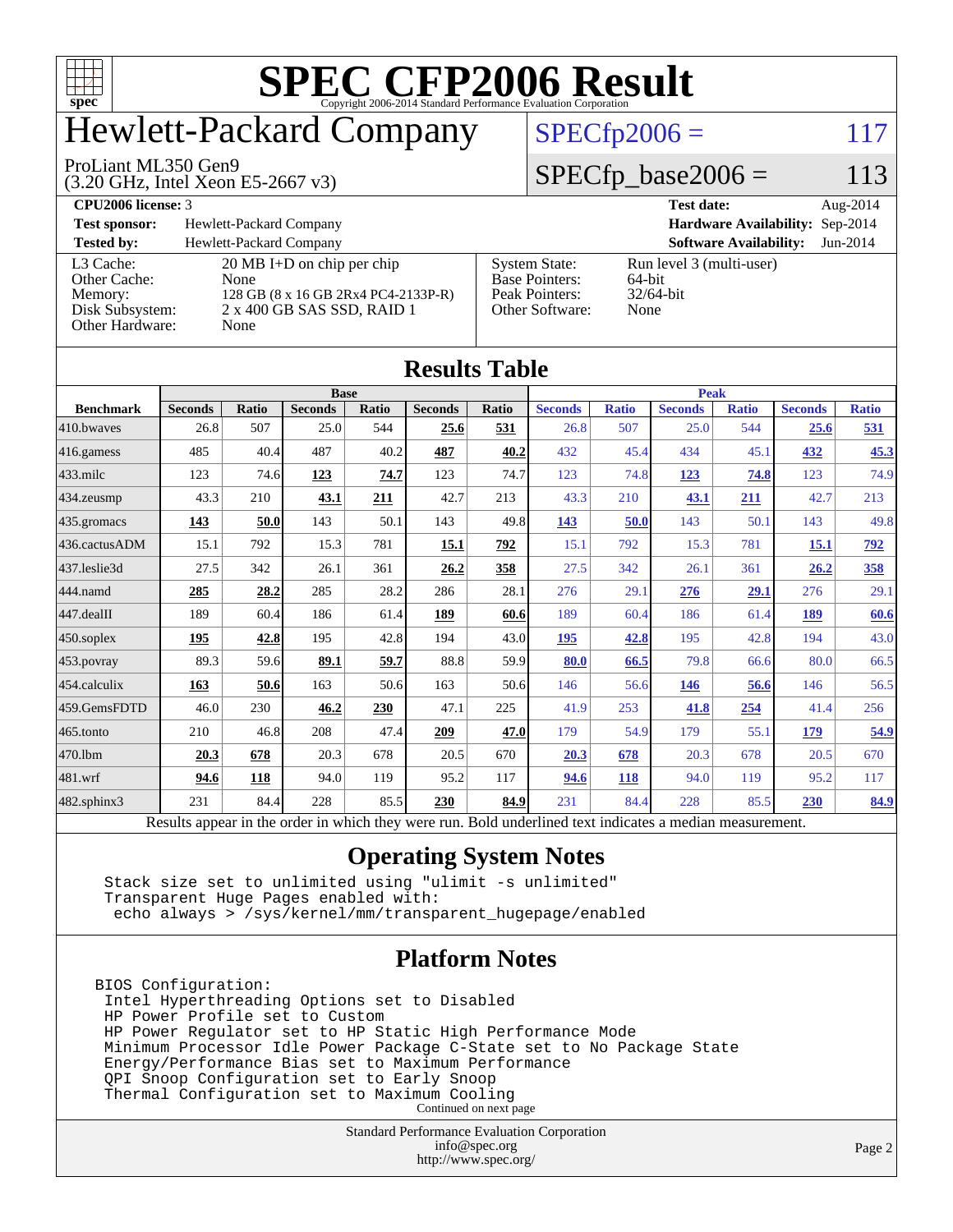

# Hewlett-Packard Company

 $SPECfp2006 = 117$  $SPECfp2006 = 117$ 

(3.20 GHz, Intel Xeon E5-2667 v3) ProLiant ML350 Gen9

 $SPECTp\_base2006 = 113$ 

**[Test sponsor:](http://www.spec.org/auto/cpu2006/Docs/result-fields.html#Testsponsor)** Hewlett-Packard Company **[Hardware Availability:](http://www.spec.org/auto/cpu2006/Docs/result-fields.html#HardwareAvailability)** Sep-2014 **[Tested by:](http://www.spec.org/auto/cpu2006/Docs/result-fields.html#Testedby)** Hewlett-Packard Company **[Software Availability:](http://www.spec.org/auto/cpu2006/Docs/result-fields.html#SoftwareAvailability)** Jun-2014

**[CPU2006 license:](http://www.spec.org/auto/cpu2006/Docs/result-fields.html#CPU2006license)** 3 **[Test date:](http://www.spec.org/auto/cpu2006/Docs/result-fields.html#Testdate)** Aug-2014

#### **[Platform Notes \(Continued\)](http://www.spec.org/auto/cpu2006/Docs/result-fields.html#PlatformNotes)**

Standard Performance Evaluation Corporation [info@spec.org](mailto:info@spec.org) <http://www.spec.org/> Processor Power and Utlization Monitoring set to Disabled Memory Refresh Rate set to 1x Refresh Sysinfo program /home/cpu2006/config/sysinfo.rev6818 \$Rev: 6818 \$ \$Date:: 2012-07-17 #\$ e86d102572650a6e4d596a3cee98f191 running on ML350pGen9 Fri Aug 8 21:24:29 2014 This section contains SUT (System Under Test) info as seen by some common utilities. To remove or add to this section, see: <http://www.spec.org/cpu2006/Docs/config.html#sysinfo> From /proc/cpuinfo model name : Intel(R) Xeon(R) CPU E5-2667 v3 @ 3.20GHz 2 "physical id"s (chips) 16 "processors" cores, siblings (Caution: counting these is hw and system dependent. The following excerpts from /proc/cpuinfo might not be reliable. Use with caution.) cpu cores : 8 siblings : 8 physical 0: cores 0 1 2 3 4 5 6 7 physical 1: cores 0 1 2 3 4 5 6 7 cache size : 20480 KB From /proc/meminfo MemTotal: 131734496 kB HugePages\_Total: 0<br>Hugepagesize: 2048 kB Hugepagesize: From /etc/\*release\* /etc/\*version\* os-release: NAME="Red Hat Enterprise Linux Server" VERSION="7.0 (Maipo)" ID="rhel" ID\_LIKE="fedora" VERSION\_ID="7.0" PRETTY\_NAME="Red Hat Enterprise Linux Server 7.0 (Maipo)" ANSI\_COLOR="0;31" CPE\_NAME="cpe:/o:redhat:enterprise\_linux:7.0:GA:server" redhat-release: Red Hat Enterprise Linux Server release 7.0 (Maipo) system-release: Red Hat Enterprise Linux Server release 7.0 (Maipo) system-release-cpe: cpe:/o:redhat:enterprise\_linux:7.0:ga:server uname -a: Linux ML350pGen9 3.10.0-123.el7.x86\_64 #1 SMP Mon May 5 11:16:57 EDT 2014 x86\_64 x86\_64 x86\_64 GNU/Linux run-level 3 Aug 8 16:15 SPEC is set to: /home/cpu2006 Filesystem Type Size Used Avail Use% Mounted on /dev/mapper/rhel-home xfs 318G 12G 307G 4% /home Continued on next page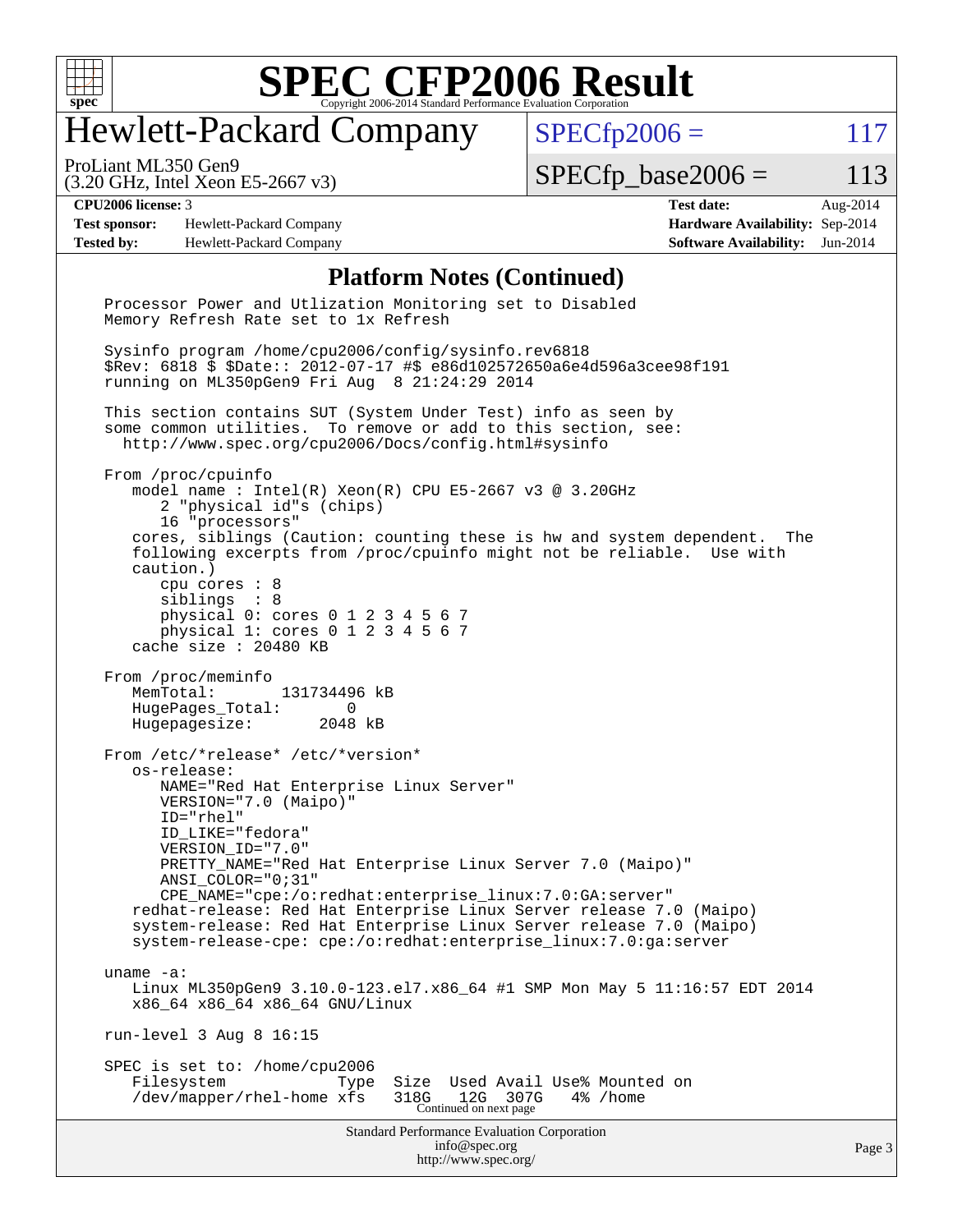

# Hewlett-Packard Company

 $SPECTp2006 = 117$ 

(3.20 GHz, Intel Xeon E5-2667 v3) ProLiant ML350 Gen9

 $SPECfp\_base2006 = 113$ 

**[Test sponsor:](http://www.spec.org/auto/cpu2006/Docs/result-fields.html#Testsponsor)** Hewlett-Packard Company **[Hardware Availability:](http://www.spec.org/auto/cpu2006/Docs/result-fields.html#HardwareAvailability)** Sep-2014 **[Tested by:](http://www.spec.org/auto/cpu2006/Docs/result-fields.html#Testedby)** Hewlett-Packard Company **[Software Availability:](http://www.spec.org/auto/cpu2006/Docs/result-fields.html#SoftwareAvailability)** Jun-2014

**[CPU2006 license:](http://www.spec.org/auto/cpu2006/Docs/result-fields.html#CPU2006license)** 3 **[Test date:](http://www.spec.org/auto/cpu2006/Docs/result-fields.html#Testdate)** Aug-2014

#### **[Platform Notes \(Continued\)](http://www.spec.org/auto/cpu2006/Docs/result-fields.html#PlatformNotes)**

 Additional information from dmidecode: BIOS HP P92 07/11/2014 Memory: 8x HP NOT AVAILABLE 16 GB 2133 MHz 2 rank 16x UNKNOWN NOT AVAILABLE

 (End of data from sysinfo program) Regarding the sysinfo display about the memory installed, the correct amount of memory is 128 GB and the dmidecode description should have one line reading as: 8x HP NOT AVAILABLE 16 GB 2133 MHz 2 rank

#### **[General Notes](http://www.spec.org/auto/cpu2006/Docs/result-fields.html#GeneralNotes)**

Environment variables set by runspec before the start of the run: KMP\_AFFINITY = "granularity=fine,compact" LD  $\overline{L}$ IBRARY\_PATH = "/home/cpu2006/libs/32:/home/cpu2006/libs/64:/home/cpu2006/sh" OMP\_NUM\_THREADS = "16"

 Binaries compiled on a system with 1x Core i7-860 CPU + 8GB memory using RedHat EL 6.4

### **[Base Compiler Invocation](http://www.spec.org/auto/cpu2006/Docs/result-fields.html#BaseCompilerInvocation)**

[C benchmarks](http://www.spec.org/auto/cpu2006/Docs/result-fields.html#Cbenchmarks):  $\text{icc}$   $-\text{m64}$ 

[C++ benchmarks:](http://www.spec.org/auto/cpu2006/Docs/result-fields.html#CXXbenchmarks) [icpc -m64](http://www.spec.org/cpu2006/results/res2014q3/cpu2006-20140908-31243.flags.html#user_CXXbase_intel_icpc_64bit_bedb90c1146cab66620883ef4f41a67e)

[Fortran benchmarks](http://www.spec.org/auto/cpu2006/Docs/result-fields.html#Fortranbenchmarks): [ifort -m64](http://www.spec.org/cpu2006/results/res2014q3/cpu2006-20140908-31243.flags.html#user_FCbase_intel_ifort_64bit_ee9d0fb25645d0210d97eb0527dcc06e)

[Benchmarks using both Fortran and C](http://www.spec.org/auto/cpu2006/Docs/result-fields.html#BenchmarksusingbothFortranandC): [icc -m64](http://www.spec.org/cpu2006/results/res2014q3/cpu2006-20140908-31243.flags.html#user_CC_FCbase_intel_icc_64bit_0b7121f5ab7cfabee23d88897260401c) [ifort -m64](http://www.spec.org/cpu2006/results/res2014q3/cpu2006-20140908-31243.flags.html#user_CC_FCbase_intel_ifort_64bit_ee9d0fb25645d0210d97eb0527dcc06e)

### **[Base Portability Flags](http://www.spec.org/auto/cpu2006/Docs/result-fields.html#BasePortabilityFlags)**

 410.bwaves: [-DSPEC\\_CPU\\_LP64](http://www.spec.org/cpu2006/results/res2014q3/cpu2006-20140908-31243.flags.html#suite_basePORTABILITY410_bwaves_DSPEC_CPU_LP64) 416.gamess: [-DSPEC\\_CPU\\_LP64](http://www.spec.org/cpu2006/results/res2014q3/cpu2006-20140908-31243.flags.html#suite_basePORTABILITY416_gamess_DSPEC_CPU_LP64) 433.milc: [-DSPEC\\_CPU\\_LP64](http://www.spec.org/cpu2006/results/res2014q3/cpu2006-20140908-31243.flags.html#suite_basePORTABILITY433_milc_DSPEC_CPU_LP64) 434.zeusmp: [-DSPEC\\_CPU\\_LP64](http://www.spec.org/cpu2006/results/res2014q3/cpu2006-20140908-31243.flags.html#suite_basePORTABILITY434_zeusmp_DSPEC_CPU_LP64) 435.gromacs: [-DSPEC\\_CPU\\_LP64](http://www.spec.org/cpu2006/results/res2014q3/cpu2006-20140908-31243.flags.html#suite_basePORTABILITY435_gromacs_DSPEC_CPU_LP64) [-nofor\\_main](http://www.spec.org/cpu2006/results/res2014q3/cpu2006-20140908-31243.flags.html#user_baseLDPORTABILITY435_gromacs_f-nofor_main) 436.cactusADM: [-DSPEC\\_CPU\\_LP64](http://www.spec.org/cpu2006/results/res2014q3/cpu2006-20140908-31243.flags.html#suite_basePORTABILITY436_cactusADM_DSPEC_CPU_LP64) [-nofor\\_main](http://www.spec.org/cpu2006/results/res2014q3/cpu2006-20140908-31243.flags.html#user_baseLDPORTABILITY436_cactusADM_f-nofor_main) 437.leslie3d: [-DSPEC\\_CPU\\_LP64](http://www.spec.org/cpu2006/results/res2014q3/cpu2006-20140908-31243.flags.html#suite_basePORTABILITY437_leslie3d_DSPEC_CPU_LP64) 444.namd: [-DSPEC\\_CPU\\_LP64](http://www.spec.org/cpu2006/results/res2014q3/cpu2006-20140908-31243.flags.html#suite_basePORTABILITY444_namd_DSPEC_CPU_LP64)

Continued on next page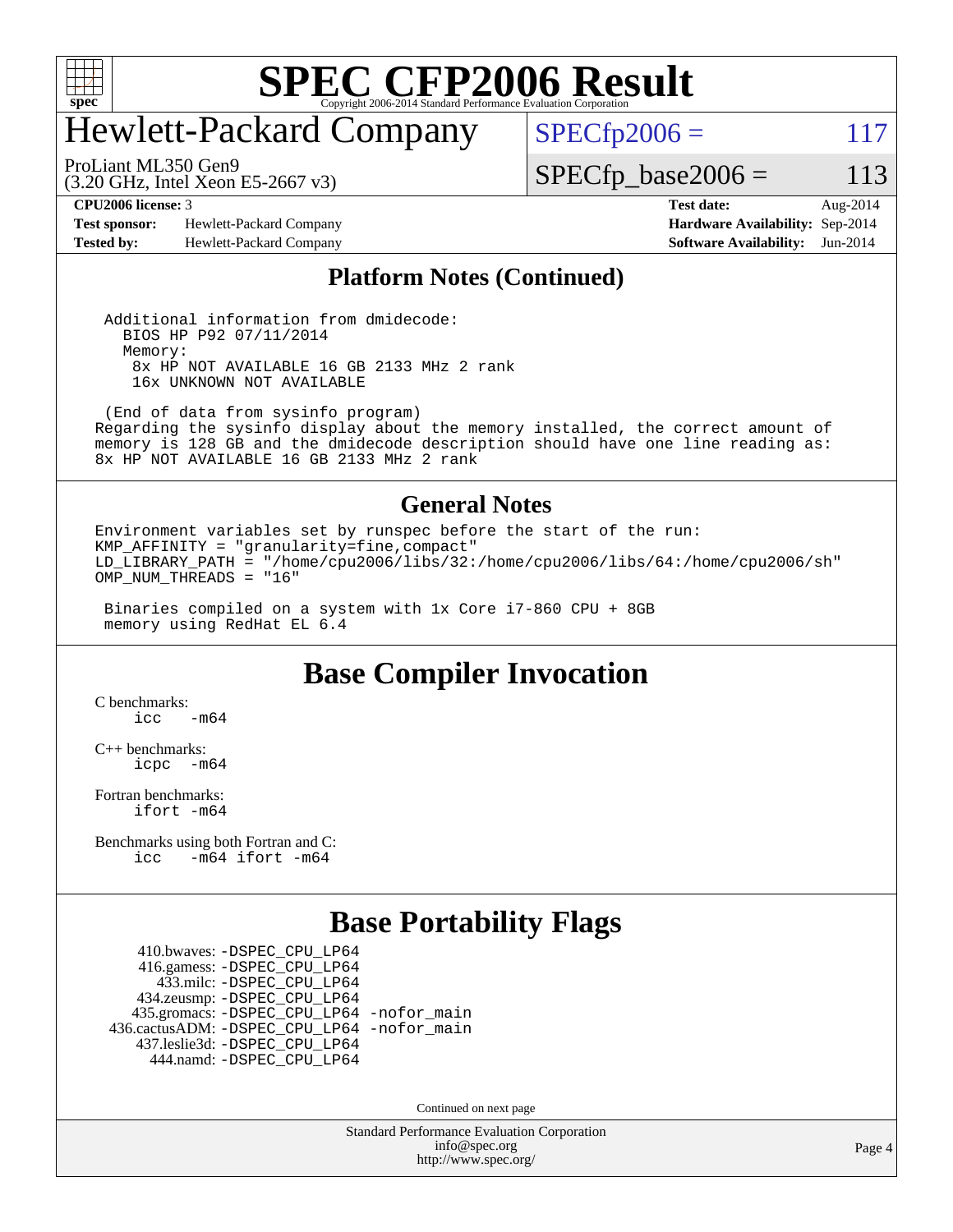

# Hewlett-Packard Company

ProLiant ML350 Gen9

 $SPECfp2006 = 117$  $SPECfp2006 = 117$ 

(3.20 GHz, Intel Xeon E5-2667 v3)

 $SPECfp\_base2006 = 113$ 

**[Test sponsor:](http://www.spec.org/auto/cpu2006/Docs/result-fields.html#Testsponsor)** Hewlett-Packard Company **[Hardware Availability:](http://www.spec.org/auto/cpu2006/Docs/result-fields.html#HardwareAvailability)** Sep-2014 **[Tested by:](http://www.spec.org/auto/cpu2006/Docs/result-fields.html#Testedby)** Hewlett-Packard Company **[Software Availability:](http://www.spec.org/auto/cpu2006/Docs/result-fields.html#SoftwareAvailability)** Jun-2014

**[CPU2006 license:](http://www.spec.org/auto/cpu2006/Docs/result-fields.html#CPU2006license)** 3 **[Test date:](http://www.spec.org/auto/cpu2006/Docs/result-fields.html#Testdate)** Aug-2014

## **[Base Portability Flags \(Continued\)](http://www.spec.org/auto/cpu2006/Docs/result-fields.html#BasePortabilityFlags)**

 447.dealII: [-DSPEC\\_CPU\\_LP64](http://www.spec.org/cpu2006/results/res2014q3/cpu2006-20140908-31243.flags.html#suite_basePORTABILITY447_dealII_DSPEC_CPU_LP64) 450.soplex: [-DSPEC\\_CPU\\_LP64](http://www.spec.org/cpu2006/results/res2014q3/cpu2006-20140908-31243.flags.html#suite_basePORTABILITY450_soplex_DSPEC_CPU_LP64) 453.povray: [-DSPEC\\_CPU\\_LP64](http://www.spec.org/cpu2006/results/res2014q3/cpu2006-20140908-31243.flags.html#suite_basePORTABILITY453_povray_DSPEC_CPU_LP64) 454.calculix: [-DSPEC\\_CPU\\_LP64](http://www.spec.org/cpu2006/results/res2014q3/cpu2006-20140908-31243.flags.html#suite_basePORTABILITY454_calculix_DSPEC_CPU_LP64) [-nofor\\_main](http://www.spec.org/cpu2006/results/res2014q3/cpu2006-20140908-31243.flags.html#user_baseLDPORTABILITY454_calculix_f-nofor_main) 459.GemsFDTD: [-DSPEC\\_CPU\\_LP64](http://www.spec.org/cpu2006/results/res2014q3/cpu2006-20140908-31243.flags.html#suite_basePORTABILITY459_GemsFDTD_DSPEC_CPU_LP64) 465.tonto: [-DSPEC\\_CPU\\_LP64](http://www.spec.org/cpu2006/results/res2014q3/cpu2006-20140908-31243.flags.html#suite_basePORTABILITY465_tonto_DSPEC_CPU_LP64) 470.lbm: [-DSPEC\\_CPU\\_LP64](http://www.spec.org/cpu2006/results/res2014q3/cpu2006-20140908-31243.flags.html#suite_basePORTABILITY470_lbm_DSPEC_CPU_LP64) 481.wrf: [-DSPEC\\_CPU\\_LP64](http://www.spec.org/cpu2006/results/res2014q3/cpu2006-20140908-31243.flags.html#suite_basePORTABILITY481_wrf_DSPEC_CPU_LP64) [-DSPEC\\_CPU\\_CASE\\_FLAG](http://www.spec.org/cpu2006/results/res2014q3/cpu2006-20140908-31243.flags.html#b481.wrf_baseCPORTABILITY_DSPEC_CPU_CASE_FLAG) [-DSPEC\\_CPU\\_LINUX](http://www.spec.org/cpu2006/results/res2014q3/cpu2006-20140908-31243.flags.html#b481.wrf_baseCPORTABILITY_DSPEC_CPU_LINUX) 482.sphinx3: [-DSPEC\\_CPU\\_LP64](http://www.spec.org/cpu2006/results/res2014q3/cpu2006-20140908-31243.flags.html#suite_basePORTABILITY482_sphinx3_DSPEC_CPU_LP64)

## **[Base Optimization Flags](http://www.spec.org/auto/cpu2006/Docs/result-fields.html#BaseOptimizationFlags)**

[C benchmarks](http://www.spec.org/auto/cpu2006/Docs/result-fields.html#Cbenchmarks):

[-xCORE-AVX2](http://www.spec.org/cpu2006/results/res2014q3/cpu2006-20140908-31243.flags.html#user_CCbase_f-xAVX2_5f5fc0cbe2c9f62c816d3e45806c70d7) [-ipo](http://www.spec.org/cpu2006/results/res2014q3/cpu2006-20140908-31243.flags.html#user_CCbase_f-ipo) [-O3](http://www.spec.org/cpu2006/results/res2014q3/cpu2006-20140908-31243.flags.html#user_CCbase_f-O3) [-no-prec-div](http://www.spec.org/cpu2006/results/res2014q3/cpu2006-20140908-31243.flags.html#user_CCbase_f-no-prec-div) [-parallel](http://www.spec.org/cpu2006/results/res2014q3/cpu2006-20140908-31243.flags.html#user_CCbase_f-parallel) [-opt-prefetch](http://www.spec.org/cpu2006/results/res2014q3/cpu2006-20140908-31243.flags.html#user_CCbase_f-opt-prefetch) [-ansi-alias](http://www.spec.org/cpu2006/results/res2014q3/cpu2006-20140908-31243.flags.html#user_CCbase_f-ansi-alias) [C++ benchmarks:](http://www.spec.org/auto/cpu2006/Docs/result-fields.html#CXXbenchmarks) [-xCORE-AVX2](http://www.spec.org/cpu2006/results/res2014q3/cpu2006-20140908-31243.flags.html#user_CXXbase_f-xAVX2_5f5fc0cbe2c9f62c816d3e45806c70d7) [-ipo](http://www.spec.org/cpu2006/results/res2014q3/cpu2006-20140908-31243.flags.html#user_CXXbase_f-ipo) [-O3](http://www.spec.org/cpu2006/results/res2014q3/cpu2006-20140908-31243.flags.html#user_CXXbase_f-O3) [-no-prec-div](http://www.spec.org/cpu2006/results/res2014q3/cpu2006-20140908-31243.flags.html#user_CXXbase_f-no-prec-div) [-opt-prefetch](http://www.spec.org/cpu2006/results/res2014q3/cpu2006-20140908-31243.flags.html#user_CXXbase_f-opt-prefetch) [-ansi-alias](http://www.spec.org/cpu2006/results/res2014q3/cpu2006-20140908-31243.flags.html#user_CXXbase_f-ansi-alias)

[Fortran benchmarks](http://www.spec.org/auto/cpu2006/Docs/result-fields.html#Fortranbenchmarks):

[-xCORE-AVX2](http://www.spec.org/cpu2006/results/res2014q3/cpu2006-20140908-31243.flags.html#user_FCbase_f-xAVX2_5f5fc0cbe2c9f62c816d3e45806c70d7) [-ipo](http://www.spec.org/cpu2006/results/res2014q3/cpu2006-20140908-31243.flags.html#user_FCbase_f-ipo) [-O3](http://www.spec.org/cpu2006/results/res2014q3/cpu2006-20140908-31243.flags.html#user_FCbase_f-O3) [-no-prec-div](http://www.spec.org/cpu2006/results/res2014q3/cpu2006-20140908-31243.flags.html#user_FCbase_f-no-prec-div) [-parallel](http://www.spec.org/cpu2006/results/res2014q3/cpu2006-20140908-31243.flags.html#user_FCbase_f-parallel) [-opt-prefetch](http://www.spec.org/cpu2006/results/res2014q3/cpu2006-20140908-31243.flags.html#user_FCbase_f-opt-prefetch)

[Benchmarks using both Fortran and C](http://www.spec.org/auto/cpu2006/Docs/result-fields.html#BenchmarksusingbothFortranandC):

[-xCORE-AVX2](http://www.spec.org/cpu2006/results/res2014q3/cpu2006-20140908-31243.flags.html#user_CC_FCbase_f-xAVX2_5f5fc0cbe2c9f62c816d3e45806c70d7) [-ipo](http://www.spec.org/cpu2006/results/res2014q3/cpu2006-20140908-31243.flags.html#user_CC_FCbase_f-ipo) [-O3](http://www.spec.org/cpu2006/results/res2014q3/cpu2006-20140908-31243.flags.html#user_CC_FCbase_f-O3) [-no-prec-div](http://www.spec.org/cpu2006/results/res2014q3/cpu2006-20140908-31243.flags.html#user_CC_FCbase_f-no-prec-div) [-parallel](http://www.spec.org/cpu2006/results/res2014q3/cpu2006-20140908-31243.flags.html#user_CC_FCbase_f-parallel) [-opt-prefetch](http://www.spec.org/cpu2006/results/res2014q3/cpu2006-20140908-31243.flags.html#user_CC_FCbase_f-opt-prefetch) [-ansi-alias](http://www.spec.org/cpu2006/results/res2014q3/cpu2006-20140908-31243.flags.html#user_CC_FCbase_f-ansi-alias)

### **[Peak Compiler Invocation](http://www.spec.org/auto/cpu2006/Docs/result-fields.html#PeakCompilerInvocation)**

[C benchmarks](http://www.spec.org/auto/cpu2006/Docs/result-fields.html#Cbenchmarks):  $\text{icc}$  -m64

[C++ benchmarks:](http://www.spec.org/auto/cpu2006/Docs/result-fields.html#CXXbenchmarks) [icpc -m64](http://www.spec.org/cpu2006/results/res2014q3/cpu2006-20140908-31243.flags.html#user_CXXpeak_intel_icpc_64bit_bedb90c1146cab66620883ef4f41a67e)

[Fortran benchmarks](http://www.spec.org/auto/cpu2006/Docs/result-fields.html#Fortranbenchmarks): [ifort -m64](http://www.spec.org/cpu2006/results/res2014q3/cpu2006-20140908-31243.flags.html#user_FCpeak_intel_ifort_64bit_ee9d0fb25645d0210d97eb0527dcc06e)

[Benchmarks using both Fortran and C](http://www.spec.org/auto/cpu2006/Docs/result-fields.html#BenchmarksusingbothFortranandC): [icc -m64](http://www.spec.org/cpu2006/results/res2014q3/cpu2006-20140908-31243.flags.html#user_CC_FCpeak_intel_icc_64bit_0b7121f5ab7cfabee23d88897260401c) [ifort -m64](http://www.spec.org/cpu2006/results/res2014q3/cpu2006-20140908-31243.flags.html#user_CC_FCpeak_intel_ifort_64bit_ee9d0fb25645d0210d97eb0527dcc06e)

### **[Peak Portability Flags](http://www.spec.org/auto/cpu2006/Docs/result-fields.html#PeakPortabilityFlags)**

Same as Base Portability Flags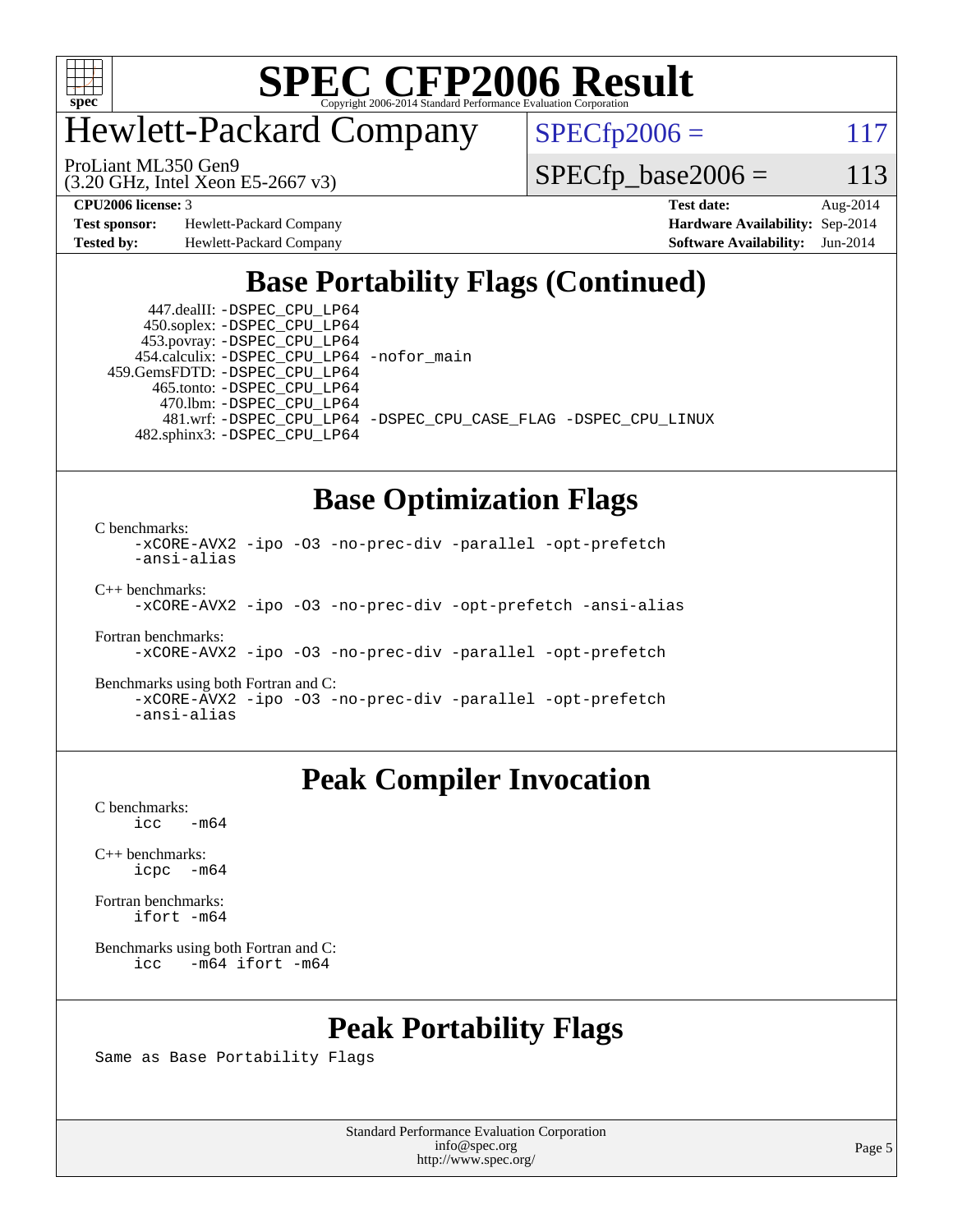

# Hewlett-Packard Company

 $SPECfp2006 = 117$  $SPECfp2006 = 117$ 

(3.20 GHz, Intel Xeon E5-2667 v3) ProLiant ML350 Gen9

 $SPECTp\_base2006 = 113$ 

**[Test sponsor:](http://www.spec.org/auto/cpu2006/Docs/result-fields.html#Testsponsor)** Hewlett-Packard Company **[Hardware Availability:](http://www.spec.org/auto/cpu2006/Docs/result-fields.html#HardwareAvailability)** Sep-2014 **[Tested by:](http://www.spec.org/auto/cpu2006/Docs/result-fields.html#Testedby)** Hewlett-Packard Company **[Software Availability:](http://www.spec.org/auto/cpu2006/Docs/result-fields.html#SoftwareAvailability)** Jun-2014

**[CPU2006 license:](http://www.spec.org/auto/cpu2006/Docs/result-fields.html#CPU2006license)** 3 **[Test date:](http://www.spec.org/auto/cpu2006/Docs/result-fields.html#Testdate)** Aug-2014

## **[Peak Optimization Flags](http://www.spec.org/auto/cpu2006/Docs/result-fields.html#PeakOptimizationFlags)**

[C benchmarks](http://www.spec.org/auto/cpu2006/Docs/result-fields.html#Cbenchmarks):

 433.milc: [-xCORE-AVX2](http://www.spec.org/cpu2006/results/res2014q3/cpu2006-20140908-31243.flags.html#user_peakPASS2_CFLAGSPASS2_LDFLAGS433_milc_f-xAVX2_5f5fc0cbe2c9f62c816d3e45806c70d7)(pass 2) [-prof-gen](http://www.spec.org/cpu2006/results/res2014q3/cpu2006-20140908-31243.flags.html#user_peakPASS1_CFLAGSPASS1_LDFLAGS433_milc_prof_gen_e43856698f6ca7b7e442dfd80e94a8fc)(pass 1) [-ipo](http://www.spec.org/cpu2006/results/res2014q3/cpu2006-20140908-31243.flags.html#user_peakPASS2_CFLAGSPASS2_LDFLAGS433_milc_f-ipo)(pass 2) [-O3](http://www.spec.org/cpu2006/results/res2014q3/cpu2006-20140908-31243.flags.html#user_peakPASS2_CFLAGSPASS2_LDFLAGS433_milc_f-O3)(pass 2) [-no-prec-div](http://www.spec.org/cpu2006/results/res2014q3/cpu2006-20140908-31243.flags.html#user_peakPASS2_CFLAGSPASS2_LDFLAGS433_milc_f-no-prec-div)(pass 2) [-prof-use](http://www.spec.org/cpu2006/results/res2014q3/cpu2006-20140908-31243.flags.html#user_peakPASS2_CFLAGSPASS2_LDFLAGS433_milc_prof_use_bccf7792157ff70d64e32fe3e1250b55)(pass 2) [-auto-ilp32](http://www.spec.org/cpu2006/results/res2014q3/cpu2006-20140908-31243.flags.html#user_peakCOPTIMIZE433_milc_f-auto-ilp32) [-ansi-alias](http://www.spec.org/cpu2006/results/res2014q3/cpu2006-20140908-31243.flags.html#user_peakCOPTIMIZE433_milc_f-ansi-alias)  $470$ .lbm: basepeak = yes

 $482$ .sphinx3: basepeak = yes

[C++ benchmarks:](http://www.spec.org/auto/cpu2006/Docs/result-fields.html#CXXbenchmarks)

 444.namd: [-xCORE-AVX2](http://www.spec.org/cpu2006/results/res2014q3/cpu2006-20140908-31243.flags.html#user_peakPASS2_CXXFLAGSPASS2_LDFLAGS444_namd_f-xAVX2_5f5fc0cbe2c9f62c816d3e45806c70d7)(pass 2) [-prof-gen](http://www.spec.org/cpu2006/results/res2014q3/cpu2006-20140908-31243.flags.html#user_peakPASS1_CXXFLAGSPASS1_LDFLAGS444_namd_prof_gen_e43856698f6ca7b7e442dfd80e94a8fc)(pass 1) [-ipo](http://www.spec.org/cpu2006/results/res2014q3/cpu2006-20140908-31243.flags.html#user_peakPASS2_CXXFLAGSPASS2_LDFLAGS444_namd_f-ipo)(pass 2) [-O3](http://www.spec.org/cpu2006/results/res2014q3/cpu2006-20140908-31243.flags.html#user_peakPASS2_CXXFLAGSPASS2_LDFLAGS444_namd_f-O3)(pass 2) [-no-prec-div](http://www.spec.org/cpu2006/results/res2014q3/cpu2006-20140908-31243.flags.html#user_peakPASS2_CXXFLAGSPASS2_LDFLAGS444_namd_f-no-prec-div)(pass 2) [-prof-use](http://www.spec.org/cpu2006/results/res2014q3/cpu2006-20140908-31243.flags.html#user_peakPASS2_CXXFLAGSPASS2_LDFLAGS444_namd_prof_use_bccf7792157ff70d64e32fe3e1250b55)(pass 2) [-fno-alias](http://www.spec.org/cpu2006/results/res2014q3/cpu2006-20140908-31243.flags.html#user_peakCXXOPTIMIZEOPTIMIZE444_namd_f-no-alias_694e77f6c5a51e658e82ccff53a9e63a) [-auto-ilp32](http://www.spec.org/cpu2006/results/res2014q3/cpu2006-20140908-31243.flags.html#user_peakCXXOPTIMIZE444_namd_f-auto-ilp32)

 $447$ .dealII: basepeak = yes

 $450$ .soplex: basepeak = yes

 453.povray: [-xCORE-AVX2](http://www.spec.org/cpu2006/results/res2014q3/cpu2006-20140908-31243.flags.html#user_peakPASS2_CXXFLAGSPASS2_LDFLAGS453_povray_f-xAVX2_5f5fc0cbe2c9f62c816d3e45806c70d7)(pass 2) [-prof-gen](http://www.spec.org/cpu2006/results/res2014q3/cpu2006-20140908-31243.flags.html#user_peakPASS1_CXXFLAGSPASS1_LDFLAGS453_povray_prof_gen_e43856698f6ca7b7e442dfd80e94a8fc)(pass 1) [-ipo](http://www.spec.org/cpu2006/results/res2014q3/cpu2006-20140908-31243.flags.html#user_peakPASS2_CXXFLAGSPASS2_LDFLAGS453_povray_f-ipo)(pass 2) [-O3](http://www.spec.org/cpu2006/results/res2014q3/cpu2006-20140908-31243.flags.html#user_peakPASS2_CXXFLAGSPASS2_LDFLAGS453_povray_f-O3)(pass 2) [-no-prec-div](http://www.spec.org/cpu2006/results/res2014q3/cpu2006-20140908-31243.flags.html#user_peakPASS2_CXXFLAGSPASS2_LDFLAGS453_povray_f-no-prec-div)(pass 2) [-prof-use](http://www.spec.org/cpu2006/results/res2014q3/cpu2006-20140908-31243.flags.html#user_peakPASS2_CXXFLAGSPASS2_LDFLAGS453_povray_prof_use_bccf7792157ff70d64e32fe3e1250b55)(pass 2) [-unroll4](http://www.spec.org/cpu2006/results/res2014q3/cpu2006-20140908-31243.flags.html#user_peakCXXOPTIMIZE453_povray_f-unroll_4e5e4ed65b7fd20bdcd365bec371b81f) [-ansi-alias](http://www.spec.org/cpu2006/results/res2014q3/cpu2006-20140908-31243.flags.html#user_peakCXXOPTIMIZE453_povray_f-ansi-alias)

[Fortran benchmarks](http://www.spec.org/auto/cpu2006/Docs/result-fields.html#Fortranbenchmarks):

 $410.bwaves: basepeak = yes$  416.gamess: [-xCORE-AVX2](http://www.spec.org/cpu2006/results/res2014q3/cpu2006-20140908-31243.flags.html#user_peakPASS2_FFLAGSPASS2_LDFLAGS416_gamess_f-xAVX2_5f5fc0cbe2c9f62c816d3e45806c70d7)(pass 2) [-prof-gen](http://www.spec.org/cpu2006/results/res2014q3/cpu2006-20140908-31243.flags.html#user_peakPASS1_FFLAGSPASS1_LDFLAGS416_gamess_prof_gen_e43856698f6ca7b7e442dfd80e94a8fc)(pass 1) [-ipo](http://www.spec.org/cpu2006/results/res2014q3/cpu2006-20140908-31243.flags.html#user_peakPASS2_FFLAGSPASS2_LDFLAGS416_gamess_f-ipo)(pass 2) [-O3](http://www.spec.org/cpu2006/results/res2014q3/cpu2006-20140908-31243.flags.html#user_peakPASS2_FFLAGSPASS2_LDFLAGS416_gamess_f-O3)(pass 2) [-no-prec-div](http://www.spec.org/cpu2006/results/res2014q3/cpu2006-20140908-31243.flags.html#user_peakPASS2_FFLAGSPASS2_LDFLAGS416_gamess_f-no-prec-div)(pass 2) [-prof-use](http://www.spec.org/cpu2006/results/res2014q3/cpu2006-20140908-31243.flags.html#user_peakPASS2_FFLAGSPASS2_LDFLAGS416_gamess_prof_use_bccf7792157ff70d64e32fe3e1250b55)(pass 2) [-unroll2](http://www.spec.org/cpu2006/results/res2014q3/cpu2006-20140908-31243.flags.html#user_peakOPTIMIZE416_gamess_f-unroll_784dae83bebfb236979b41d2422d7ec2) [-inline-level=0](http://www.spec.org/cpu2006/results/res2014q3/cpu2006-20140908-31243.flags.html#user_peakOPTIMIZE416_gamess_f-inline-level_318d07a09274ad25e8d15dbfaa68ba50) [-scalar-rep-](http://www.spec.org/cpu2006/results/res2014q3/cpu2006-20140908-31243.flags.html#user_peakOPTIMIZE416_gamess_f-disablescalarrep_abbcad04450fb118e4809c81d83c8a1d) 434.zeusmp: basepeak = yes 437.leslie3d: basepeak = yes

 459.GemsFDTD: [-xCORE-AVX2](http://www.spec.org/cpu2006/results/res2014q3/cpu2006-20140908-31243.flags.html#user_peakPASS2_FFLAGSPASS2_LDFLAGS459_GemsFDTD_f-xAVX2_5f5fc0cbe2c9f62c816d3e45806c70d7)(pass 2) [-prof-gen](http://www.spec.org/cpu2006/results/res2014q3/cpu2006-20140908-31243.flags.html#user_peakPASS1_FFLAGSPASS1_LDFLAGS459_GemsFDTD_prof_gen_e43856698f6ca7b7e442dfd80e94a8fc)(pass 1) [-ipo](http://www.spec.org/cpu2006/results/res2014q3/cpu2006-20140908-31243.flags.html#user_peakPASS2_FFLAGSPASS2_LDFLAGS459_GemsFDTD_f-ipo)(pass 2) [-O3](http://www.spec.org/cpu2006/results/res2014q3/cpu2006-20140908-31243.flags.html#user_peakPASS2_FFLAGSPASS2_LDFLAGS459_GemsFDTD_f-O3)(pass 2) [-no-prec-div](http://www.spec.org/cpu2006/results/res2014q3/cpu2006-20140908-31243.flags.html#user_peakPASS2_FFLAGSPASS2_LDFLAGS459_GemsFDTD_f-no-prec-div)(pass 2) [-prof-use](http://www.spec.org/cpu2006/results/res2014q3/cpu2006-20140908-31243.flags.html#user_peakPASS2_FFLAGSPASS2_LDFLAGS459_GemsFDTD_prof_use_bccf7792157ff70d64e32fe3e1250b55)(pass 2) [-unroll2](http://www.spec.org/cpu2006/results/res2014q3/cpu2006-20140908-31243.flags.html#user_peakOPTIMIZE459_GemsFDTD_f-unroll_784dae83bebfb236979b41d2422d7ec2) [-inline-level=0](http://www.spec.org/cpu2006/results/res2014q3/cpu2006-20140908-31243.flags.html#user_peakOPTIMIZE459_GemsFDTD_f-inline-level_318d07a09274ad25e8d15dbfaa68ba50) [-opt-prefetch](http://www.spec.org/cpu2006/results/res2014q3/cpu2006-20140908-31243.flags.html#user_peakOPTIMIZE459_GemsFDTD_f-opt-prefetch) [-parallel](http://www.spec.org/cpu2006/results/res2014q3/cpu2006-20140908-31243.flags.html#user_peakOPTIMIZE459_GemsFDTD_f-parallel)

 465.tonto: [-xCORE-AVX2](http://www.spec.org/cpu2006/results/res2014q3/cpu2006-20140908-31243.flags.html#user_peakPASS2_FFLAGSPASS2_LDFLAGS465_tonto_f-xAVX2_5f5fc0cbe2c9f62c816d3e45806c70d7)(pass 2) [-prof-gen](http://www.spec.org/cpu2006/results/res2014q3/cpu2006-20140908-31243.flags.html#user_peakPASS1_FFLAGSPASS1_LDFLAGS465_tonto_prof_gen_e43856698f6ca7b7e442dfd80e94a8fc)(pass 1) [-ipo](http://www.spec.org/cpu2006/results/res2014q3/cpu2006-20140908-31243.flags.html#user_peakPASS2_FFLAGSPASS2_LDFLAGS465_tonto_f-ipo)(pass 2) [-O3](http://www.spec.org/cpu2006/results/res2014q3/cpu2006-20140908-31243.flags.html#user_peakPASS2_FFLAGSPASS2_LDFLAGS465_tonto_f-O3)(pass 2) [-no-prec-div](http://www.spec.org/cpu2006/results/res2014q3/cpu2006-20140908-31243.flags.html#user_peakPASS2_FFLAGSPASS2_LDFLAGS465_tonto_f-no-prec-div)(pass 2) [-prof-use](http://www.spec.org/cpu2006/results/res2014q3/cpu2006-20140908-31243.flags.html#user_peakPASS2_FFLAGSPASS2_LDFLAGS465_tonto_prof_use_bccf7792157ff70d64e32fe3e1250b55)(pass 2) [-inline-calloc](http://www.spec.org/cpu2006/results/res2014q3/cpu2006-20140908-31243.flags.html#user_peakOPTIMIZE465_tonto_f-inline-calloc) [-opt-malloc-options=3](http://www.spec.org/cpu2006/results/res2014q3/cpu2006-20140908-31243.flags.html#user_peakOPTIMIZE465_tonto_f-opt-malloc-options_13ab9b803cf986b4ee62f0a5998c2238) [-auto](http://www.spec.org/cpu2006/results/res2014q3/cpu2006-20140908-31243.flags.html#user_peakOPTIMIZE465_tonto_f-auto) [-unroll4](http://www.spec.org/cpu2006/results/res2014q3/cpu2006-20140908-31243.flags.html#user_peakOPTIMIZE465_tonto_f-unroll_4e5e4ed65b7fd20bdcd365bec371b81f)

[Benchmarks using both Fortran and C](http://www.spec.org/auto/cpu2006/Docs/result-fields.html#BenchmarksusingbothFortranandC):

435.gromacs: basepeak = yes

 $436.cactusADM:basepeak = yes$ 

Continued on next page